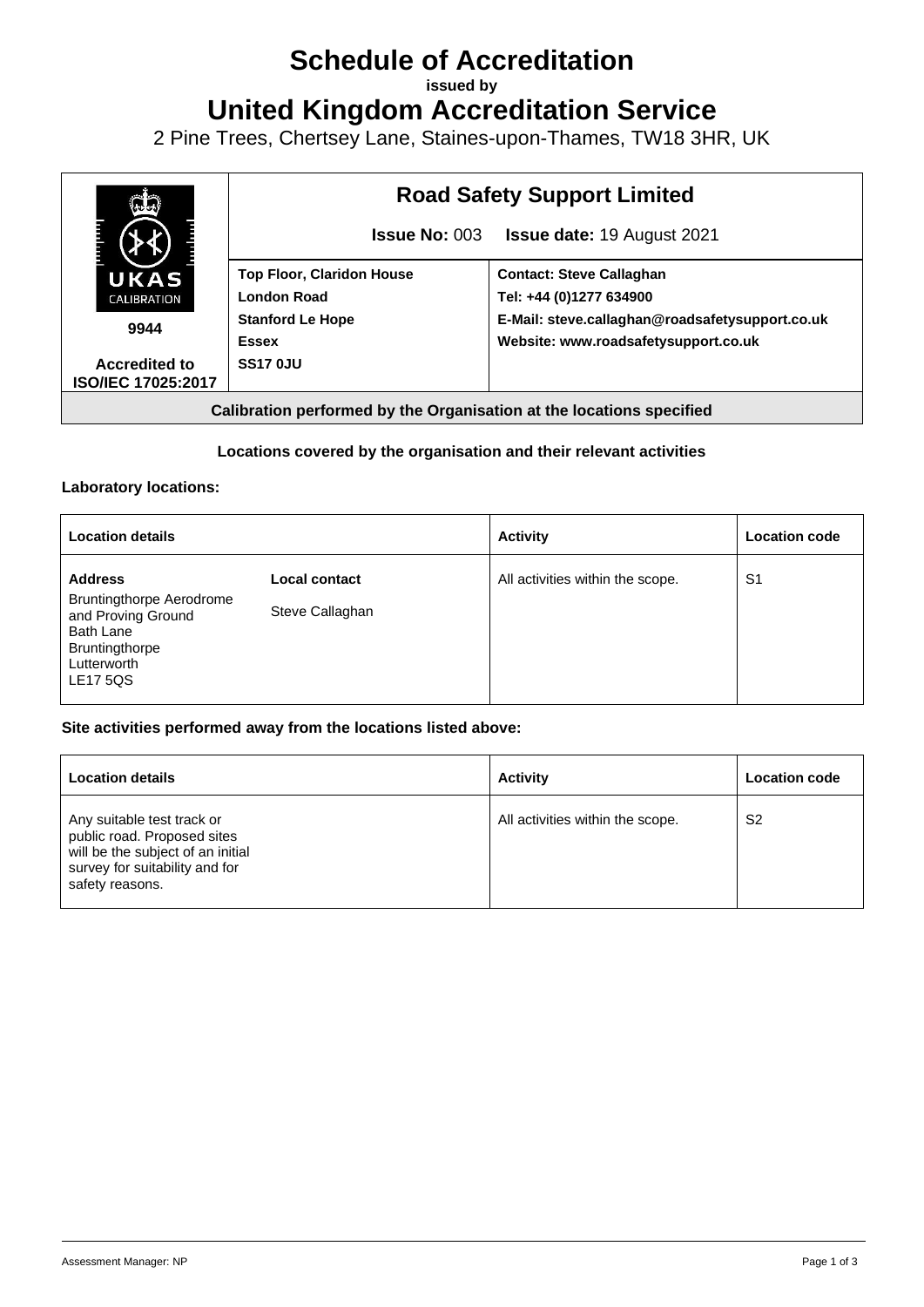|                                                   | <b>Schedule of Accreditation</b><br>issued by<br><b>United Kingdom Accreditation Service</b><br>2 Pine Trees, Chertsey Lane, Staines-upon-Thames, TW18 3HR, UK |
|---------------------------------------------------|----------------------------------------------------------------------------------------------------------------------------------------------------------------|
| UKAS<br>CALIBRATION<br>9944                       | <b>Road Safety Support Limited</b>                                                                                                                             |
| <b>Accredited to</b><br><b>ISO/IEC 17025:2017</b> | <b>Issue No: 003 Issue date: 19 August 2021</b>                                                                                                                |

| <b>Measured Quantity</b><br>Instrument or Gauge                                                                                                                                                                                           | Range             | Expanded<br>Measurement<br>Uncertainty $(k = 2)$ | <b>Remarks</b>                                                                                                                                                                                                                                                                                                                                                                                                                                                                                                                  | Location<br>Code |  |  |  |
|-------------------------------------------------------------------------------------------------------------------------------------------------------------------------------------------------------------------------------------------|-------------------|--------------------------------------------------|---------------------------------------------------------------------------------------------------------------------------------------------------------------------------------------------------------------------------------------------------------------------------------------------------------------------------------------------------------------------------------------------------------------------------------------------------------------------------------------------------------------------------------|------------------|--|--|--|
| Speedmeters, including radar,<br>laser, ANPR, sub-surface<br>sensors (loop), traffic signal<br>cameras, manual types and<br>in-vehicle speedometers.<br>Results are obtained by<br>comparison with a reference<br>speed measuring system. | 20 mph to 190 mph | $0.072$ mph                                      | The CMC is based on a<br>speedmeter with a<br>resolution of 0.01 mph.<br>Devices with more limited<br>resolution will attract<br>higher uncertainties.<br>Roadside speedmeters<br>are tested for compliance<br>with the accuracy<br>requirements of The<br>Speedmeter Handbook<br>(Fourth Edition), Home<br>Office Publication No.<br>15/05.<br>The following functional<br>tests may also be reported<br>in calibration certificates:<br><b>High Registration Plate</b><br>Test (ANPR systems)<br><b>Multiple Vehicle Test</b> | S1, S2<br>S1, S2 |  |  |  |
| <b>END</b>                                                                                                                                                                                                                                |                   |                                                  |                                                                                                                                                                                                                                                                                                                                                                                                                                                                                                                                 |                  |  |  |  |

# Calibration and Measurement Capability (CMC)